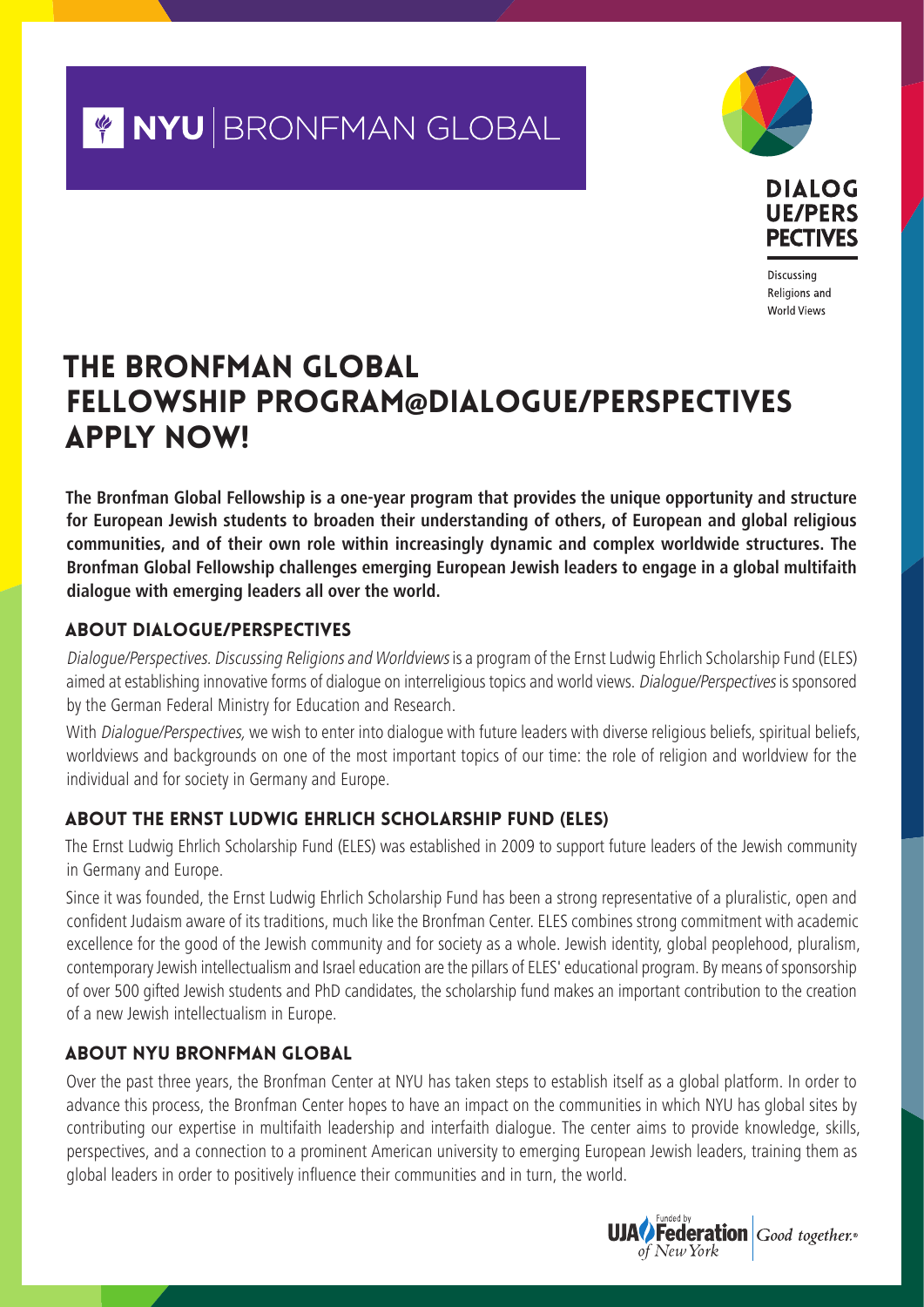# Y NYU BRONFMAN GLOBAL





Discussing Religions and **World Views** 

#### The Bronfman Global Fellowship Program

The Bronfman Global Fellowship will provide six one year scholarships for European Jewish graduate students who will address the topic of globalized religious leadership and global multifaith dialogue. These fellows will in turn provide opportunities for Jewish learning and community building in their respective cities of study for the undergraduate students at NYU's study away sites in Europe.

Religious leaders throughout the world are often trained to serve their immediate and geographic communities. However, a rapidly globalized world shifts the communal locus and challenges notions of communal identity and obligation. While specialized training enables religious leaders to explore the questions within their faiths and pursue advancement within existing structures, a globalized world calls for leaders who have a broad understanding of the capacity and limits of their roles within such a globalized world and are equipped to serve increasingly dynamic and complex communal structures worldwide.

Beginning in the fall 2016 semester fellows will take part in the comprehensive Dialogue/Perspectives program, engaging with European Leaders from a variety of faith groups and participants without religious affiliation. This program includes the participation in two international seminars, one conference and one public event with renowned academics and spiritual leaders from across Europe. During the seminars the fellows will connect to young European leaders of diverse religious beliefs, cultural and academic backgrounds and become part of an increasing global network of multifaith dialogue.

In addition to the *Dialogue/Perspectives* program, the fellows will take part in two engagement seminars in order to train them on topics of Jewish Identity in the framework of practical engagement. These seminars will take place at the NYU sites in Berlin and Paris.

#### **Over the year, fellows will:**

- participate in all academic events of the Dialogue/Perspectives program two seminars, one workshop and one conference
- present the results of the cooperative workshops to a general public at a conference and publish their findings in the annual Dialogue/Perspectives Journal
- participate in two engagement seminars
- organize at least two events per month for the NYU study away students in their respective cities (for example, hosting a Shabbat dinner, heritage site visits/tours, meaningful encounters with local peers, lunch and learns, film screening, etc)
- Connect NYU study away students to Jewish community members for holiday celebrations, services, and meals (preferably home-hospitality)
- Assist in organizing Bronfman Global conferences and seminars as needed

#### **Financial Support:**

The Bronfman Fellows@DialoguePerspectives will receive a monthly scholarship of 300.00  $\epsilon$ . In addition, participation fees and travel expenses for *DialoguePerspectives* programs will be covered through their fellowship.

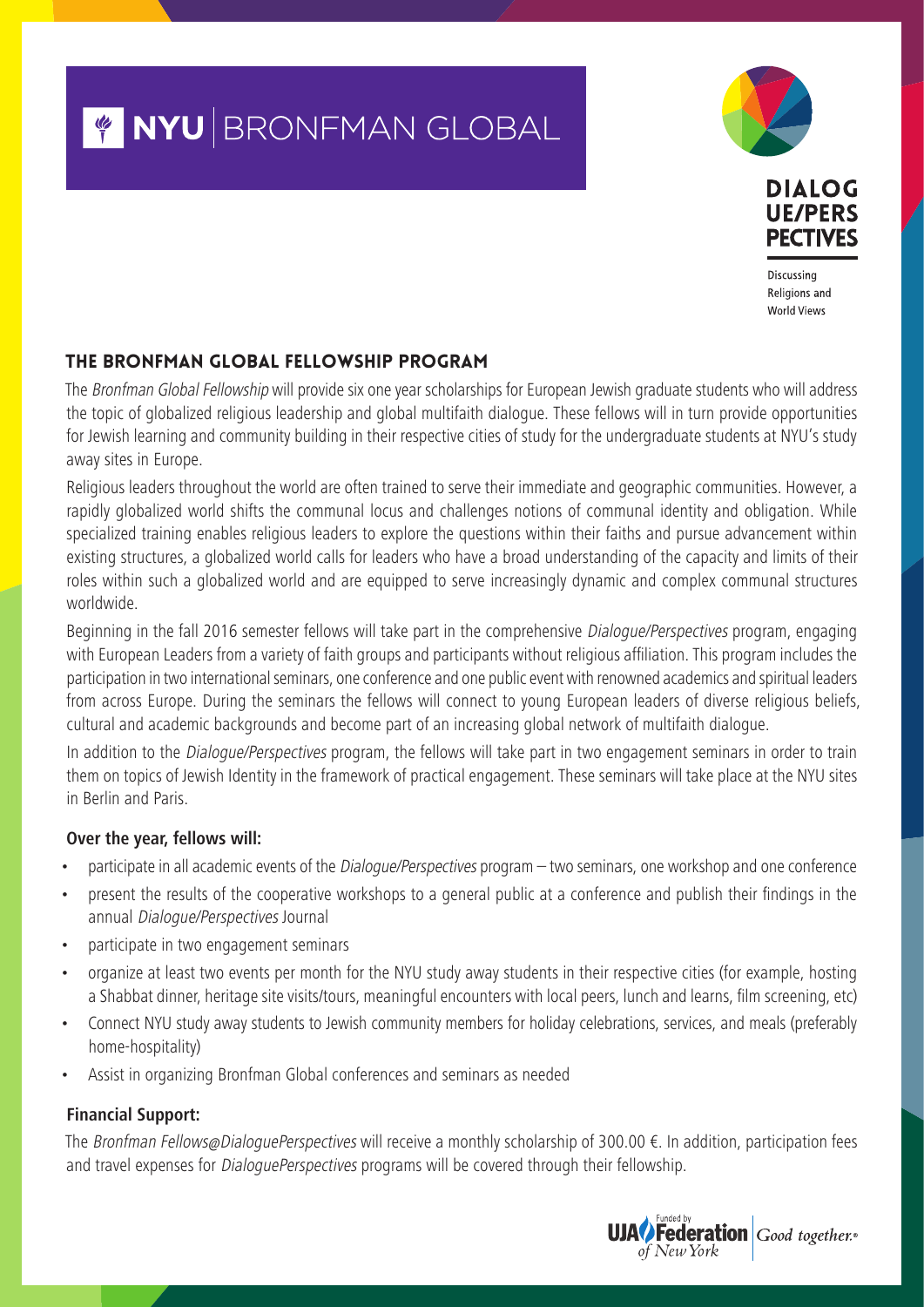# Y NYU BRONFMAN GLOBAL





Discussing Religions and **World Views** 

#### **Essential Qualities:**

The fellowship seeks candidates who possess the following qualities:

- Commitment and creativity in their leadership of local Jewish communities
- Possess a far-reaching and intellectual curiosity
- The ability to evolve, grow and adapt both personally and professionally
- Thoughtful articulate communication, both verbal and written
- Personally driven, capable of working independently, and successful operating within teams must be a self-starter
- Community organizing and building skills and experiences

Candidates must be at least 18 years old and must be enrolled at a university for the duration of the fellowship. Active involvement in Jewish Life is essential for participating in the program.

Candidates must submit a motivation letter that includes the country and fields of interest which they wish to explore. Applicants must make the case as to why their previous experiences will contribute to the opportunity to reexamine the notion of multifaith leadership and communal identity in light of globalization.

#### **Dates:**

- Seminar I: Religion and Violence (October 26th–30th 2016; Lychen, Germany)
- Public panel discussion: Religion and Violence (November 30th 2016; Berlin)
- Engagement seminar I (December 1st-4th; Berlin)
- Public panel discussion (January 25th 2017)
- Engagement seminar II (January 26th–29th)
- Seminar II: Majorities and Minorities (March 15th–19th 2017; Szczecin, Poland)
- Dialogue/Perspectives Conference (July 6th–9th 2016; Lutherstadt Wittenberg, Germany)

#### **To Apply:**

Please send your application to application@dialogperspektiven.de Applicants should include

- the completed application form
- a resume
- letter of motivation
- letter of recommendation by a Jewish institution
- certificate of enrollment from their university

**» All applications must be submitted by October 10th 2016.**